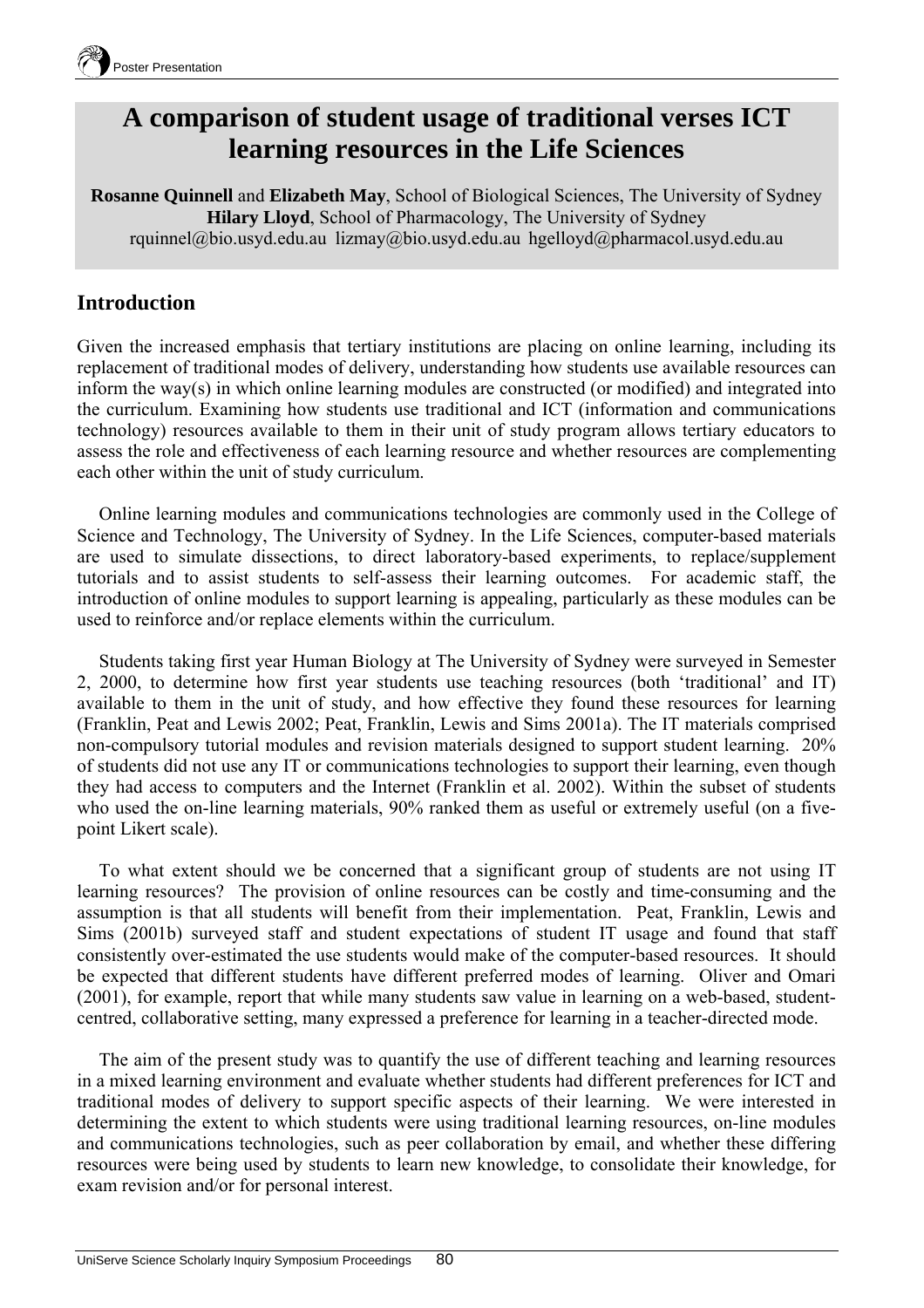## **Materials and Methods**

We surveyed students in three intermediate (second year) units of study (Botany, Pharmacology and Zoology) within Faculty of Science degree programs at the end of Semester 2, 2002. The survey instrument asked students to indicate whether they use traditional and/or non-traditional learning resources and to specify the learning purpose for which each resource was used. Traditional resources included attendance at lectures, attendance at practical classes, personal lecture notes, practical notes, text books, library and collaboration with student peers. Non-traditional (ICT) resources included email contact with peers, web lecture notes, *WebCT* learning environment and computer-based tutorial modules. Students were not required to access all of these resources specifically but were encouraged to do so to supplement their learning. Certain tutorial computer modules were used in timetabled classes in Pharmacology and Zoology units of study. The categories of learning purpose offered were 'did not use', 'learning new knowledge', 'consolidating existing knowledge', 'background information', 'exam revision', and 'personal interest'. Students were asked to nominate all relevant categories.

The numbers of returned responses were  $n = 39$  for PCOL2002 Pharmacology Fundamentals (26% return rate),  $n = 19$  for BIOL2003 Plant Anatomy and Physiology (61% return rate) and  $n = 20$ for BIOL2002 Animals B (26% return rate). Chi-squared analysis was used to determine if a significant number of students used a specific resource for specific learning purposes.

### **Results and Discussion**

A comparison of traditional and ICT usage patterns, over the three cohorts, showed that students used traditional learning resources to a greater extent than they did ICT-based resources (Figure 1, with data in Appendix 1). The categories of learning for which there was a significant difference were acquiring new knowledge, background information, and personal interest. There was no significant difference between students' use of traditional *vs* ICT resources for consolidating existing knowledge and exam revision. Statistical analysis of differences between cohorts (Figure 1) indicated that Zoology students were not discriminating between traditional and ICT resources when it came to learning new knowledge; Zoology and Botany students were not discriminating between traditional and ICT resources when it came to using these resources for background information or for personal interest.

Traditional teaching modes (attendance at lectures and practical classes) were the major resources students used to learn new knowledge (Table 1, significant  $\chi^2$  values in Bold). This reflects, most likely, the traditional way most units of study are delivered at university level in the Life Sciences. Both traditional (personal lecture notes, practical notes, attendance at practical classes, peer collaboration) and ICT resources (emailing peers, *WebCT*, online learning modules) were identified as contributing factors in the consolidation of knowledge. There was no significant difference found between the usage of specific learning resources for the purpose of acquiring background information. The best resources for exam revision were personal lecture notes and online lecture notes, which were also used for personal interest along with the practical notes, *WebCT* learning environment and the online learning modules.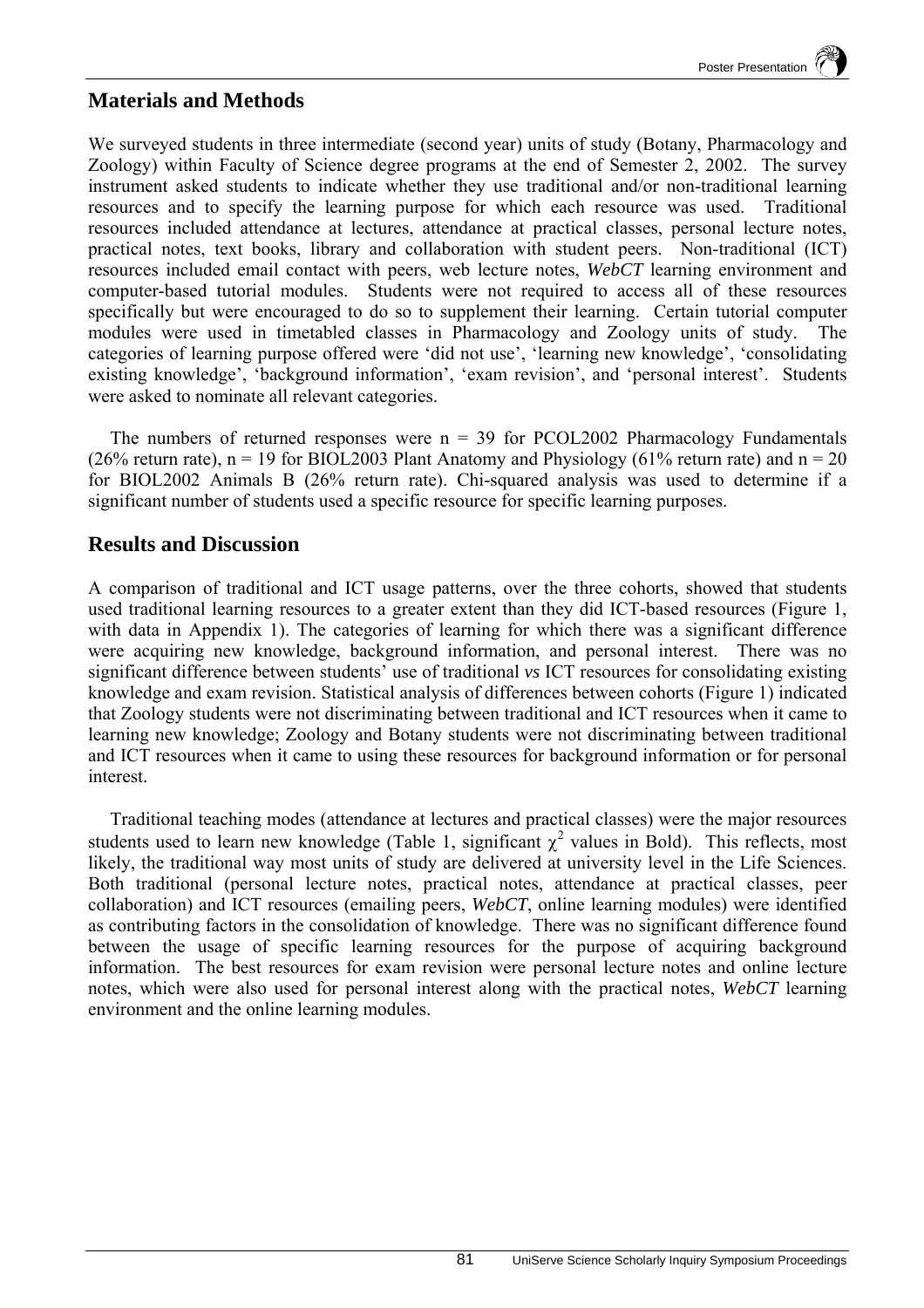



Figure 1. Numbers of students in Intermediate Life Sciences units of study that use traditional and ICT learning resources for specific learning purposes. For each category of learning purpose the total responses across the three unit of study cohorts, and the responses for each individual cohort, are plotted. The 'did not use' values are the sums of all 'did not use' responses within traditional (open) and ICT (closed) categories. Significant differences are indicated by an asterisk. (Critical  $\gamma$ 2 = 3.84; df = 1; p = 0.05)

|  |  |  | Table 1. Do students use specific learning resources equally for each learning purpose? |  |
|--|--|--|-----------------------------------------------------------------------------------------|--|
|  |  |  |                                                                                         |  |
|  |  |  |                                                                                         |  |

|                              | <b>Learning resource</b>                          | learning new<br>knowledge | consolidating<br>knowledge | background<br>information revision | exam           | persona<br>interest |  |
|------------------------------|---------------------------------------------------|---------------------------|----------------------------|------------------------------------|----------------|---------------------|--|
|                              | attendance at lectures                            | 39                        | 4                          | 0                                  | $\overline{2}$ |                     |  |
|                              | attendance at practical classes                   | 10                        | 10                         |                                    | 5              |                     |  |
|                              | personal lecture notes                            | 2                         | 10                         |                                    | 19             | 14                  |  |
|                              | practical notes                                   |                           | 11                         |                                    | $\theta$       | 17                  |  |
| <b>Traditional resources</b> | text books                                        |                           |                            |                                    | 0              | 9                   |  |
|                              | library                                           |                           |                            |                                    |                |                     |  |
|                              | collaboration with peers                          |                           | 39                         | 8                                  |                |                     |  |
|                              | email contact with peers for<br>studying purposes | 5                         | 25                         | $\mathfrak{D}$                     |                |                     |  |
|                              | web lecture notes                                 |                           | $\overline{2}$             | 5                                  | 13             | 16                  |  |
| ICT-based resources          | WebCT learning environment                        | $\overline{0}$            | 13                         | 2                                  | 4              | 20                  |  |
|                              | biology content on the<br>Internet                |                           | 0                          |                                    | $\theta$       | $\overline{2}$      |  |
|                              | computer-based tutorial<br>modules                | 0                         | 13                         |                                    |                | 16                  |  |

Values are the calculated  $\chi^2$  values for data across the three cohorts. Values in **Bold** indicate a significant usage of each specific resource for the specific learning purpose. (Critical  $\chi^2 = 9.49$ ; df = 4; p = 0.05.)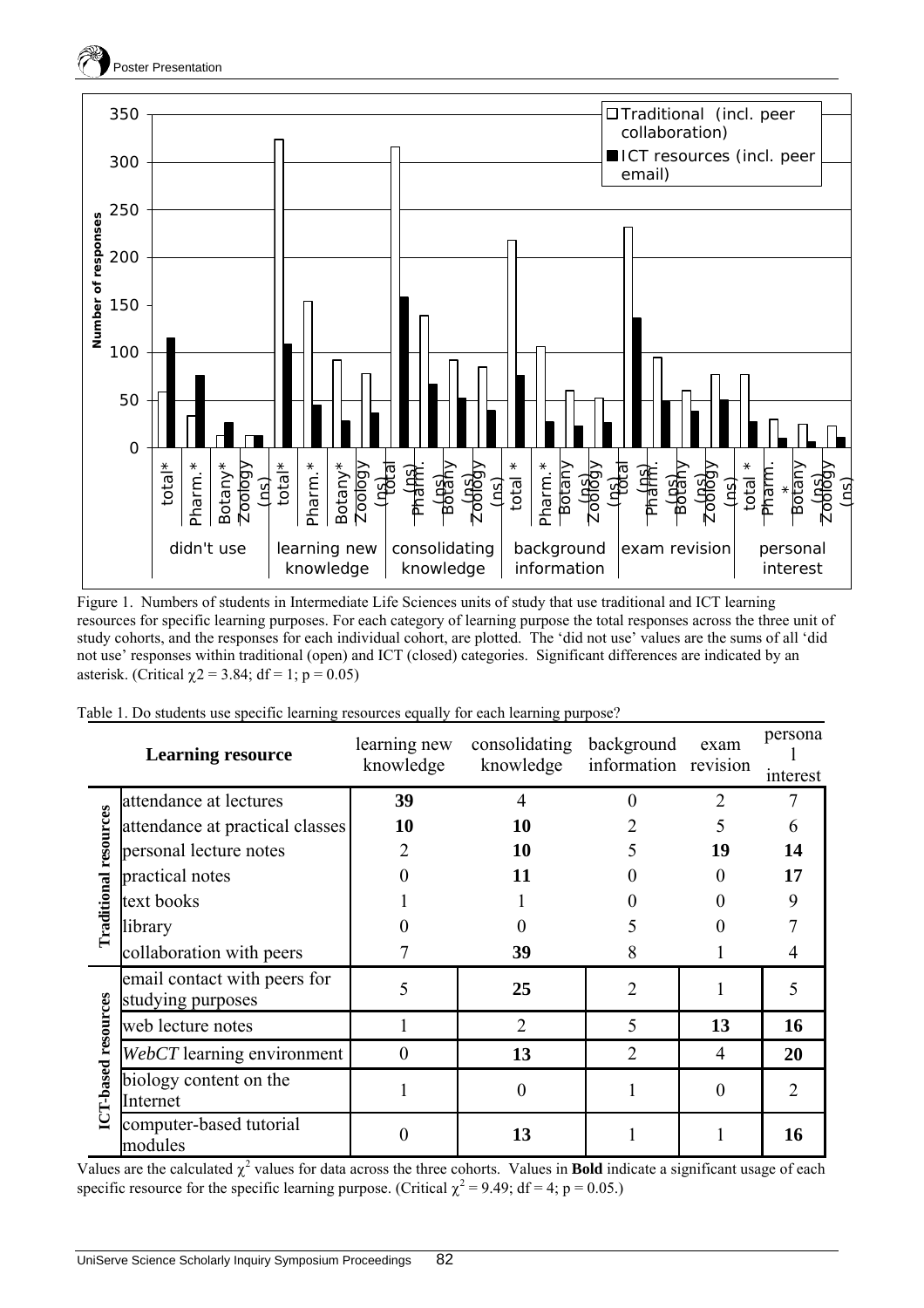Student peer collaboration was a significant factor that contributed to consolidating existing knowledge, but face-to-face peer contact was preferred over collaboration by email. Students used face-to-face peer collaboration (78% of all students) approximately twice as much as student email (46% of all students) to support their learning. This difference was significant for the learning category 'consolidating existing knowledge' ( $\chi^2$  = 8, p < 0.05). The teaching environment in Life Sciences provides for high levels of student-student contact, as students spend extended periods of time working in groups (in practical classes), and our results could be a reflection of their familiarity with this particular learning style and environment.

A preference for 'live' peer collaboration is reflected by literature accounts of students' preference for face-to-face instruction from teachers rather than online instruction (e.g., Oliver and Omari 2001; Kenny 2003). While there appears to be a clear role for ICT in supporting student preparation for assessment tasks (examinations, assignments), students rate traditional modes of delivery more highly for the acquisition of new knowledge. Meanwhile, governing bodies and funding crises in universities argue for reducing face-to-face teaching time and increasing reliance on ICT-based delivery. If student satisfaction with courses is of any concern, our results suggest we proceed with caution in the current rush to get away from giving lectures. Instead, we should perhaps be orchestrating more opportunities in our curricula for students to participate in peer collaboration; it would be interesting to find out the existing mechanisms students use to collaborate and if new ICT could be introduced to better support this collaboration. It can be argued that such provision would enhance the vocational training of our graduates, as teamwork and collaboration aligns more closely with authentic practices of professional scientists.

Previous studies have related peer interactions to a variety of positive learning outcomes, e.g., students' academic achievement, development and satisfaction with their university experience (McInnis and James 1995; Krause, McInnis and Welle 2003). Twale and Sanders (1999) found the only non-classroom variable that was significantly correlated with critical thinking ability (as measured by the critical thinking section of the US Collegiate Assessment of Academic Proficiency Test) was hours spent outside class talking to peers about current issues. Even within a totally webbased learning environment, the amount of perceived human interaction with staff and peers was a strong predictor of student satisfaction with a course (Pérez-Prado and Thirunarayanan 2002).

Students in the present study used essentially non-ICT modes, such as lectures and practical classes, as the main mechanisms to learn new knowledge; however, in all units of study students were using computer tutorial modules and peer collaboration, as well as the traditional resources, to consolidate knowledge. The strategy of students appears to be incorporation of all means available to consolidate knowledge. This learning strategy seems to be linked primarily to the short-term goal of examination performance*,* rather than the more enduring motivator of personal interest. Indeed, Krause et al. (2003) reported that the most common reason for peer interaction between students at the University of Melbourne was to discuss assignments.

The current findings have implications for the designers of online learning resources, in terms of alignment between design objectives, student learning preference and staff expectation of student usage for all types of learning resources. If student learning preferences influence learning outcomes, as suggested by Franklin et al. (2002), then student preference for face-to-face rather than ICT learning resources should be taken into account when designing curricula. A variety of learning experiences that target different learning preferences need to be offered to enable a mix of traditional and non-traditional learning modes, including effective student interactions with peers as well as teachers.

#### **Acknowledgements**

We gratefully acknowledge the support of the Faculty of Science (SciFER grant 2002) and the efforts of Margaret Lindsay in analysing the Pharmacology data.